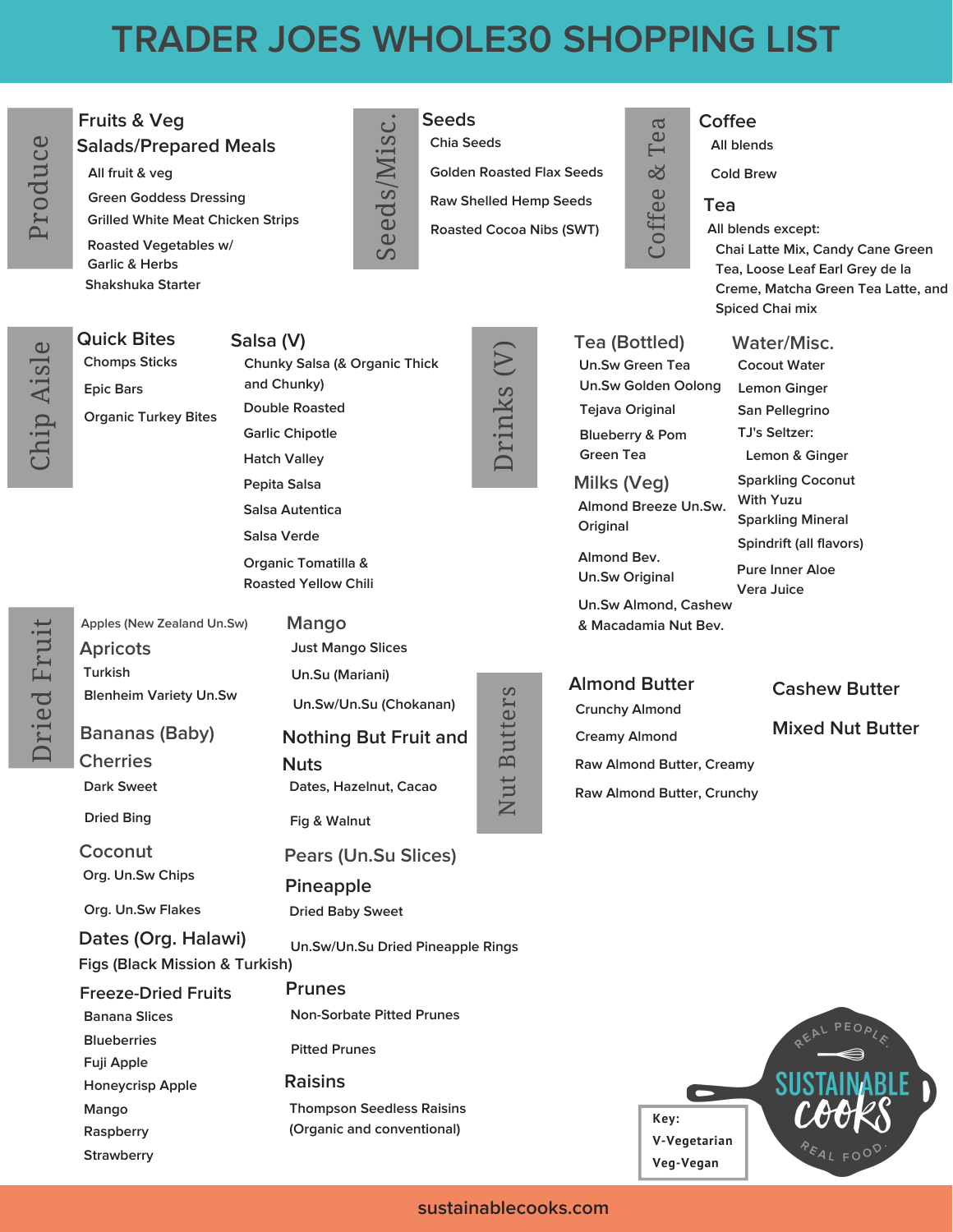#### **Salad Toppers 50% less salt dry roasted**

**Marcona w/rosemary**

**Dry roasted & salted**

**Marcona w/truffle**

**Salted**

**Unsalted dry roasted (sliced and slivers)**

**Raw (whole, sliced, slivered, pieces)**

#### **Brazil Nuts**

**Raw**

**Raw pieces**

**and salted**

**Raw whole Organic dry roasted**

**Hazelnuts Dry roasted & unsalted Raw, Oregon**

**Macadamia Nuts Dry roasted & unsalted Dry roasted & salted**

**Miscellaneous**

#### **Mixes Fancy Raw Mixed nuts Mixed nuts 50% less salt**

**Raw pieces**

**Raw halves**

**Unsalted & Dry Roasted Pieces**

**Dry Roasted Raw**

#### **Pistachios**

**Dry Roasted & Salted Dry Roasted & Unsalted 50% Less Salt Dry Roasted Raw Raw Nutmeats Dry Roasted & Salted Nutmeats Dry Roasted & Unsalted Nutmeats Salt & Pepper**

## **Almonds Cashews Pecans Pumpkin Seeds**

**In-shell**

**Raw**

**Roasted & Salted**

#### **Pignolias (Pine Nuts) Sunflower Seeds**

**Raw**

**Roasted & Salted**

**Roasted & Unsalted**

**Roasted & Salted in Shell**

#### **Walnuts**

**Raw CA Halves & Pieces Raw CA Preminum Halves Organic Raw Halves & Pieces Raw CA Baking Pieces**

> **Ahi Tuna Steaks All shrimp**

**Seafood & Misc.**

**Mahi Mahi Filets Sea Scallops Langostino Tails**

## **Fruit Vegetables Meat**

**Acai Puree Berry Blend Berry Medeley Blueberries Cherries, sweet Coconut Chunks Mango Peaches Pineapple Tidbits Raspberries Strawberries Tropical Fruit Artichoke Hearts Asparagus, grilled Asparagus spears Broc. Florettes Brussels Sprouts Cauliflower, grilled Cauliflower, rainbow Cauliflower, riced Garlic, crushed Zucchini Spirals Beets**

## **Green Beans, French Green Beans, Org.**

**Carrot Spirals Chili Lime Burgers Peppers, Melange a' Mushroom Medley Onions, pearl Trois Potatoes, Mashed sweet potatoes**

**Leeks**

**Spinach, chopped** Í l. d

# **BL/SL Breasts BL/SL Thighs Organic Wings**

**Chicken**

# **Ground Buffalo Burgers**

**Guacamole Avo. Number Chunky Spicy Autentico**

**Salmon & Tilapia**

**G.Fed Angus ground**

**Turkey burgers Salsa**

**Salsa especial (mild) Salsa especial (med) Extra Hot Habanero Ghost Pepper**

**Greek Olive Medley**

**Marinara Sauce**

**Sauerkraut Zhong Sauce**

**Vegan Kale Cashew & Basil Pesto**

**Horseradish**

**Key:**



 $\sqcup$  $\mapsto$  $\mathbb O$ sh $\bm{\mathbb{N}}$  $\mathsf \Phi$ 

| <b>Beef</b>   | <b>Prepared Cuts</b>        |
|---------------|-----------------------------|
| Chicken       | <b>BL Tri Tip Roast</b>     |
|               | <b>G.Fed Sirloin Roast</b>  |
| Lamb          | Santa Maria Tri-Tip         |
| Pork          | Roast                       |
|               | <b>Traditional Carnitas</b> |
| <b>Turkey</b> | No Sugar Dry Rubbed         |
|               | Bacon                       |
| Salmon        |                             |

### **Prepared Cuts Sausage/Hot Dogs**

**Applegate Beef Hot Dogs Garlic Herb Chicken Sausage Sweet Italian Chicken Pork Belly Spicy Italian Chicken Sausage Org. G.Fed Uncured Beef Hot Dogs**

**sustainablecooks.com**

 $\mathbf \sigma$ uces (V eg)

**BL Frying Tenderloins G.Fed Angus Burgers**

**Beef**

Refrig erate $\mathcal O$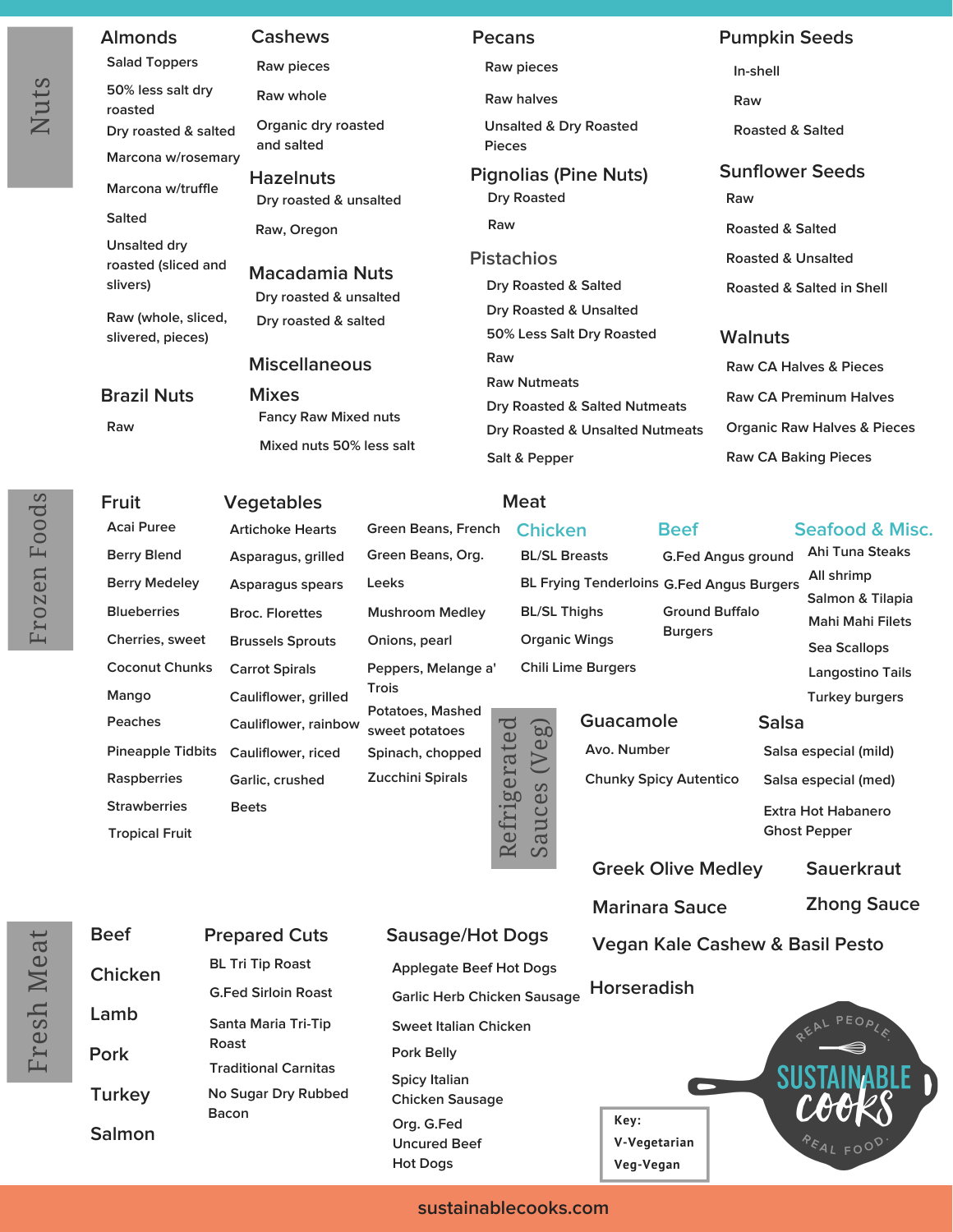$\cup$  $\mathbf \sigma$ nnedM $\mathbf \omega$ at

Can

ned/J arred

**Applegate Smoked Turkey Breast**

**TJ's Oven-Roasted Turkey Breast**

**TJ's Seasoned Roast Beef**

o $\mathbf{a}$ dim ents

 $\cup$ 

**Jalapeno Pepper Yuzu Hot Sauce Hot Sauce Deli Style Spicy Brown Mustard Minced Garlic Tahini**

| Sockeye Salmon<br><b>BL/SK in Water</b><br>Chunklight Skipjack w/ Sea Salt<br>Misc.<br>Wild Alaskan Pink Salmon<br>Solid Light Yellowfin in Olive Oil<br>Lightly Smoked in<br>Anchovy Fillets in Olive Oil<br>Olive Oil<br>Solid White Albacore in Olive Oil<br><b>BL/SK Mackeral</b><br><b>Wild Caught Unsalted</b><br>Solid White Albacore in water,<br><b>Farm Raised Smoked Trout Fillets</b><br>in Spring Water<br>low sodium<br>Kipper Fillets in Water | Chicken (all)                   | <b>Salmon</b> | <b>Sardines</b>                             | Tuna                                |  |
|---------------------------------------------------------------------------------------------------------------------------------------------------------------------------------------------------------------------------------------------------------------------------------------------------------------------------------------------------------------------------------------------------------------------------------------------------------------|---------------------------------|---------------|---------------------------------------------|-------------------------------------|--|
|                                                                                                                                                                                                                                                                                                                                                                                                                                                               |                                 |               |                                             |                                     |  |
|                                                                                                                                                                                                                                                                                                                                                                                                                                                               |                                 |               |                                             |                                     |  |
|                                                                                                                                                                                                                                                                                                                                                                                                                                                               | <b>Naturally Smoked Oysters</b> |               |                                             |                                     |  |
|                                                                                                                                                                                                                                                                                                                                                                                                                                                               |                                 |               |                                             |                                     |  |
|                                                                                                                                                                                                                                                                                                                                                                                                                                                               |                                 |               | <b>Wild Caught Unsalted</b><br>in Olive Oil |                                     |  |
| Added                                                                                                                                                                                                                                                                                                                                                                                                                                                         |                                 |               |                                             | Solid White Albacore in Water, Salt |  |

| <b>Artichokes</b>          |
|----------------------------|
| <b>Hearts</b>              |
| Hearts marinated, grilled  |
| <b>Artichoke Antipasto</b> |

**Coconut Milk & Cream**

**Black, pitted Colassal w/ Garlic Giant Chalkidiki Green Kalamata Greek Marinated Duo Spanish Manzailla Stuffed Queen Savillano Pitted, salted Manzanilla Tapanede Marinated Duo w/ Lemon & Herbs**

**Canned/Jarred Applesauce**

**Unsweetened Organic Unsweetened Big and Chunky All pouches**

#### **Misc.**

**Olives**

**Blanched Almond Flour**

**Cacao Powder**

**Just Almond Meal**

**Maca Powder**

**Kosher Dill Org. Kosher Sandwich Giardiniera Org. Hot & Spicy Org. Kosher Dill Spears**

**Antipasto Cherry Diced in juice Diced & Fire Roasted Paste Plum Sauce Sun-Dried Marinara Sauce (green can) San Marzano Bruschetta**

**Tomatoes**

**Pickles Antipasto Mediterr. Veg**

> **Caperberries in Brine**

**Fire Roasted Yellow & Red Peppers**

**Green Chilies**

**Jackfruit**

**Tunisian Harissa**

**Hearts of Palm**

**Organic Butternut Squash (canned)**

**Organic Pumpkin (canned)**

**Unsweetened Cocoa Powder**



#### **sustainablecooks.com**